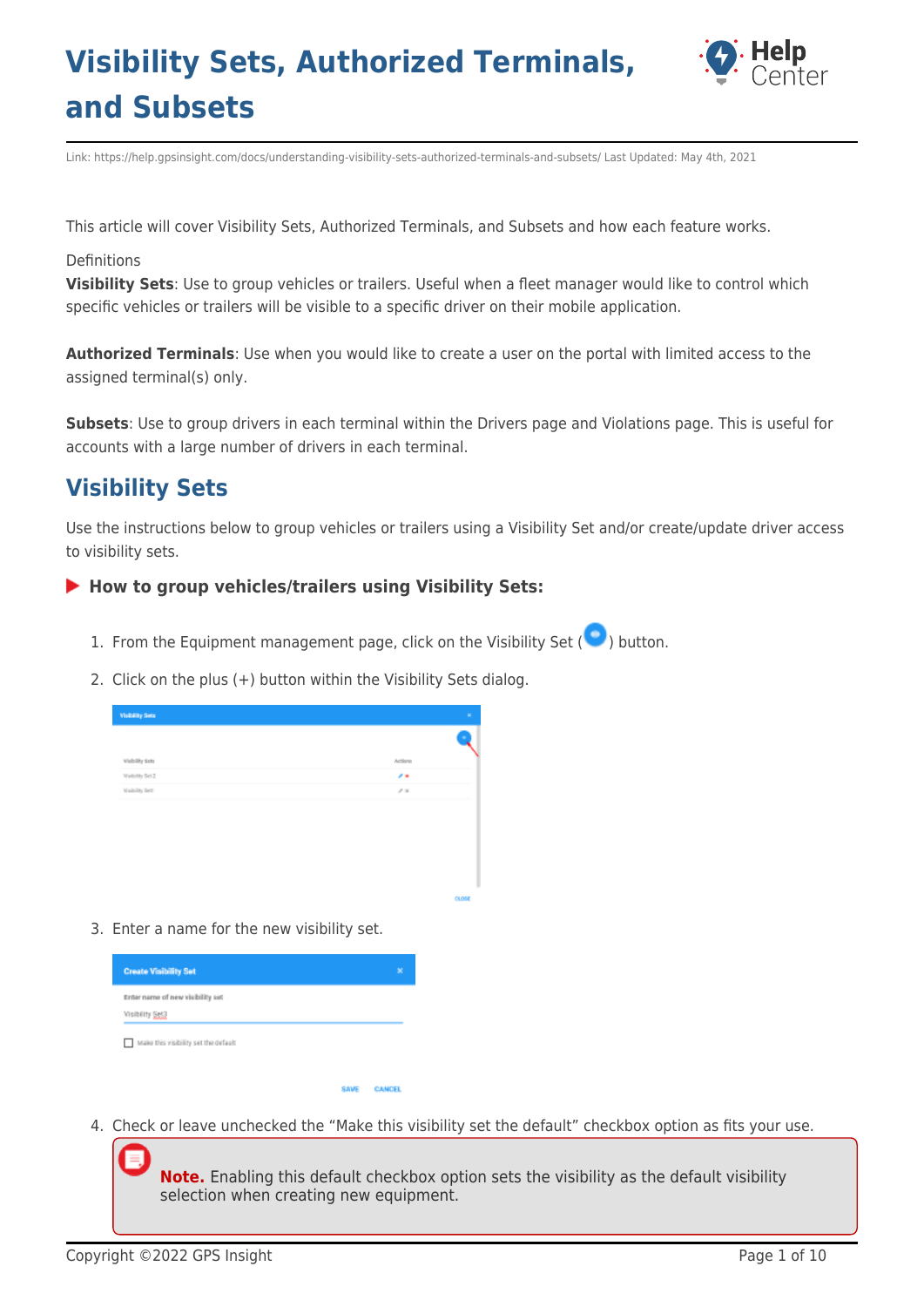

Link: https://help.gpsinsight.com/docs/understanding-visibility-sets-authorized-terminals-and-subsets/ Last Updated: May 4th, 2021

5. Click **Save** to add the new visibility set.

| Visibility Sets | Artists              |  |
|-----------------|----------------------|--|
| Visibility Set  | $\mathcal{S} \times$ |  |
| Visibility Belz | 93                   |  |
| Visibility Srd  | z.                   |  |

- 6. From the Equipment Management page, click **edit** for the applicable vehicle or a trailer.
- 7. Scroll down to the Visibility Sets option and update the visibility set of a vehicle or a trailer.

CLOSE

| <b>Edit Equipment</b>          |   |
|--------------------------------|---|
| <b>DVIR Form</b>               |   |
| Select a DVR Form              | v |
| Horse Terminal                 |   |
| Terminal1                      | v |
| Visibility Sets <sup>(3)</sup> |   |
| <b>Yinkerty Set!</b>           | ۳ |
| Search                         | ۱ |
| <b>B</b> Select all            |   |
| El Visibility Setting          |   |
| <sup>El</sup> Visibility Set2  |   |
| <sup>III</sup> Visibility Set3 |   |

- 8. Click **Save**.
- 9. After performing steps above, navigate to the User Management page.
- 10. Filter by selecting **Drivers** on the filter.

**User Management** 

| <b>All Users</b> |                            |
|------------------|----------------------------|
| <b>All Users</b> |                            |
| <b>Drivers</b>   |                            |
| Users            | <b>No. of S. S. School</b> |

- 11. Edit the applicable driver's account.
- 12. Under **Available Visbility Sets**, update the Visibility Set of a driver using the drop-down menu and checking applicable checkboxes next to visibility sets.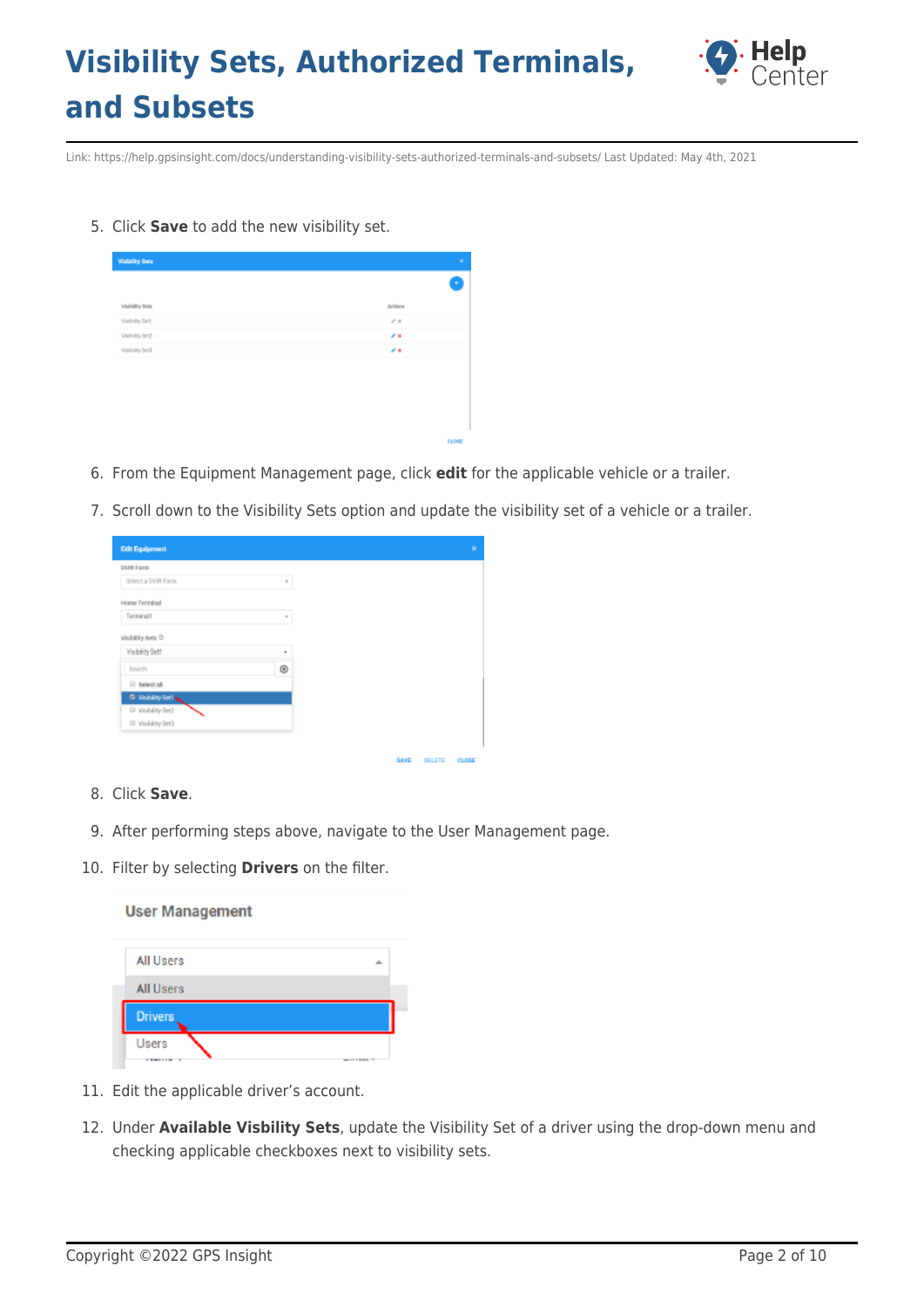

Link: https://help.gpsinsight.com/docs/understanding-visibility-sets-authorized-terminals-and-subsets/ Last Updated: May 4th, 2021

| <b>Edit User - Adam McArthur - ACCOUNT NAME</b> |        |                                  |             | ×     |
|-------------------------------------------------|--------|----------------------------------|-------------|-------|
| User Information                                |        | Available Visibility Sets ®      |             |       |
| First Name                                      |        | Visibility Set1, Visibility Set2 |             | ٠     |
| Adam                                            |        | Search                           |             | ⊛     |
| Last Name                                       | Suffix | B Select all                     |             |       |
| McArthur                                        |        | El Visibility Set1               |             |       |
| Email                                           |        | El Visibility Set2               |             |       |
| adamm@gmail.com                                 |        | Visibility Set3                  |             |       |
| Confirm Email                                   |        |                                  |             |       |
| adamın @gmail.com                               |        |                                  |             |       |
| Password                                        |        |                                  |             |       |
|                                                 |        |                                  | <b>SAVE</b> | CLOSE |

#### 13. Click **Save**.

14. Have the driver log in to the mobile application.

### **Driver Access to Visibility Sets Examples**

| <b>Driver</b>      | <b>Access</b>                                                                                                                                                                                                                                                                                                                                   | <b>Manage Vehicle/Trailer Screen View</b>                                                                                                                                                         |
|--------------------|-------------------------------------------------------------------------------------------------------------------------------------------------------------------------------------------------------------------------------------------------------------------------------------------------------------------------------------------------|---------------------------------------------------------------------------------------------------------------------------------------------------------------------------------------------------|
| <b>Driver</b><br>1 | Has access to Visibility Set1 and Set2 and is able to<br>access/view the following vehicles and trailers<br>within the Switch Equipment and/or Manage<br>Vehicle/Trailer (if driver has permission to maange<br>equipment) screen: Vehicle1, Vehicle2, Vehicle3,<br>Vehicle4, Vehicle5, Vehicle6, Trailer1, Trailer2,<br>Trailer3 and Trailer4. | $Q$ $C$<br>Manage Vehicles/Trailer<br>Current<br>License Plate<br>Name<br>Type<br>trater<br>makers<br>trebe<br>Trailer<br><b>Sales</b><br>Inde<br><b>NUMBER OF STREET</b><br><b>Search Equipm</b> |
| <b>Driver</b><br>2 | Has access to Visibility Set3 and is able to<br>access/view the following vehicles and trailers<br>within the Switch Equipment and/or Manage<br>Vehicle/Trailer (if driver has permission to maange<br>equipment) screen: Vehicle7, Vehicle8 and Trailer5.                                                                                      | 里 日 祖<br>Manage Vehicles/Trailers<br><b>Bonnet</b><br>Nome<br><b>License Plate</b><br>Teather<br><b>RESOURAGEMENTS</b><br><b>Delta Call</b><br><b>Search Equipment</b>                            |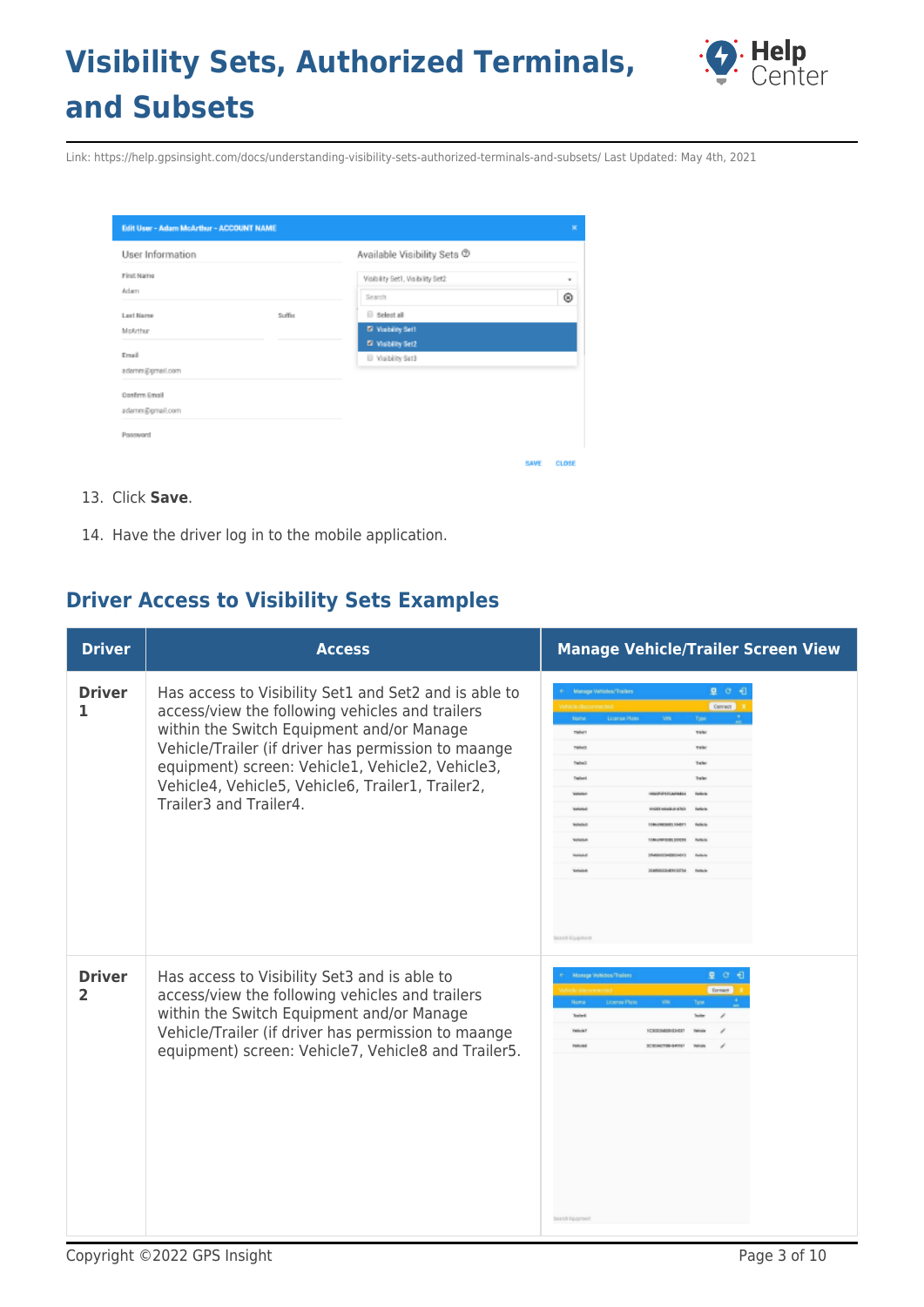

Link: https://help.gpsinsight.com/docs/understanding-visibility-sets-authorized-terminals-and-subsets/ Last Updated: May 4th, 2021

### **Authorized Terminals**

Use the following instructions to create a user with access to a specific terminal(s) only.

#### **How to authorize terminals:**

- 1. From the User Roles page, create a custom user role with the following permission DISABLED/UNCHECKED:
	- PERM IS ACCOUNT ADMIN
	- PERM VIEW ALL TERMINALS



2. Once a custom user role has been successfully created, navigate to the User Management page and filter by selecting Users on the filter.

| All Users      |  |
|----------------|--|
| All Users      |  |
| <b>Drivers</b> |  |
| <b>Users</b>   |  |

**User Management** 

3. Create/Update a user and select the Authorized Terminal(s) to be assigned to that user.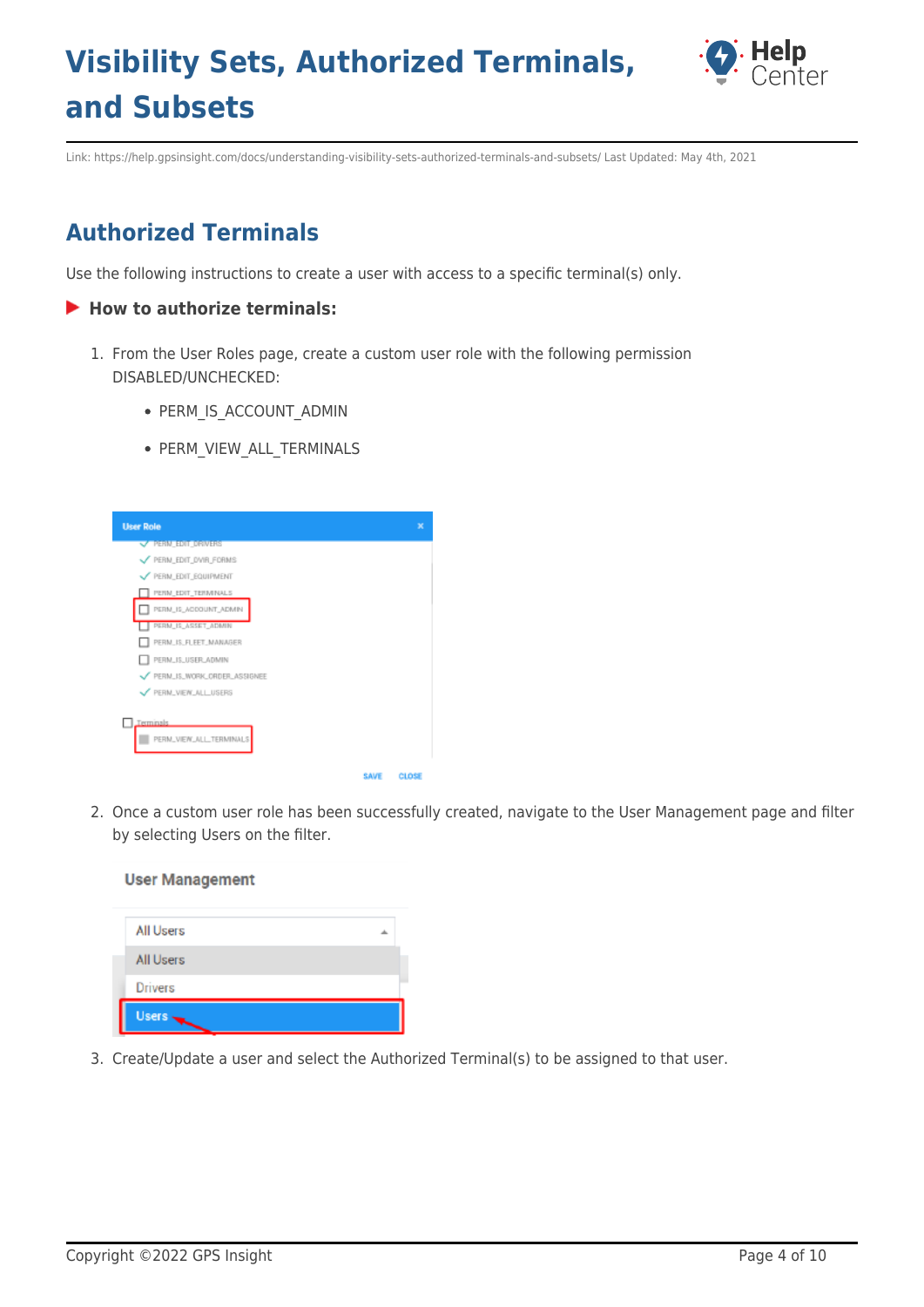

Link: https://help.gpsinsight.com/docs/understanding-visibility-sets-authorized-terminals-and-subsets/ Last Updated: May 4th, 2021

#### Authorized Terminals 2

| Terminal1       |  |
|-----------------|--|
| Search          |  |
| Select all<br>⋓ |  |
| Main Office     |  |
| 7 Terminal1     |  |
| Terminal2       |  |

4. Select the custom user role created previously.

### Available User Roles USER\_ROLE\_ACCOUNTADMIN USER\_ROLE\_FLEETMANAGER USER\_ROLE\_USERADMIN USER\_ROLE\_ASSETADMIN USER\_ROLE\_WORKORDERASSIGNEE USER\_VIEW\_ONLY CUSTOM USER ROLE

- 5. Fill in other necessary fields and click **Save**.
- 6. After performing steps above, log in the newly created or updated user on the web portal.

The User only has access to the assigned terminal.

| Drivers Management                |                 |           |                            | ۰          |
|-----------------------------------|-----------------|-----------|----------------------------|------------|
| All Terminals                     | $\mathcal{A}$   |           | Search Drivers             |            |
|                                   |                 |           |                            |            |
| <b>All Terminals</b><br>Terminal? |                 | Torránde: | Active                     | Artion     |
| <b>Adam McArthur</b>              | adamn@gmail.com | TerminalT | ٠                          |            |
| Bosh White                        | boshv@gmail.com | Terminal1 | ÷                          |            |
| 0010 BMP<br>G                     |                 |           | Rowsperpage: 10 = 1-2 of 2 | $\leq$ 1 > |

The User can only edit or delete vehicles or trailers under the assigned terminal. A vehicle or trailer under a terminal that is not assigned to the user logged in cannot be edited or deleted. The **Save** and **Delete** buttons are disabled with a tooltip stating: "Only assets with the assigned terminal and visibility sets can be edited.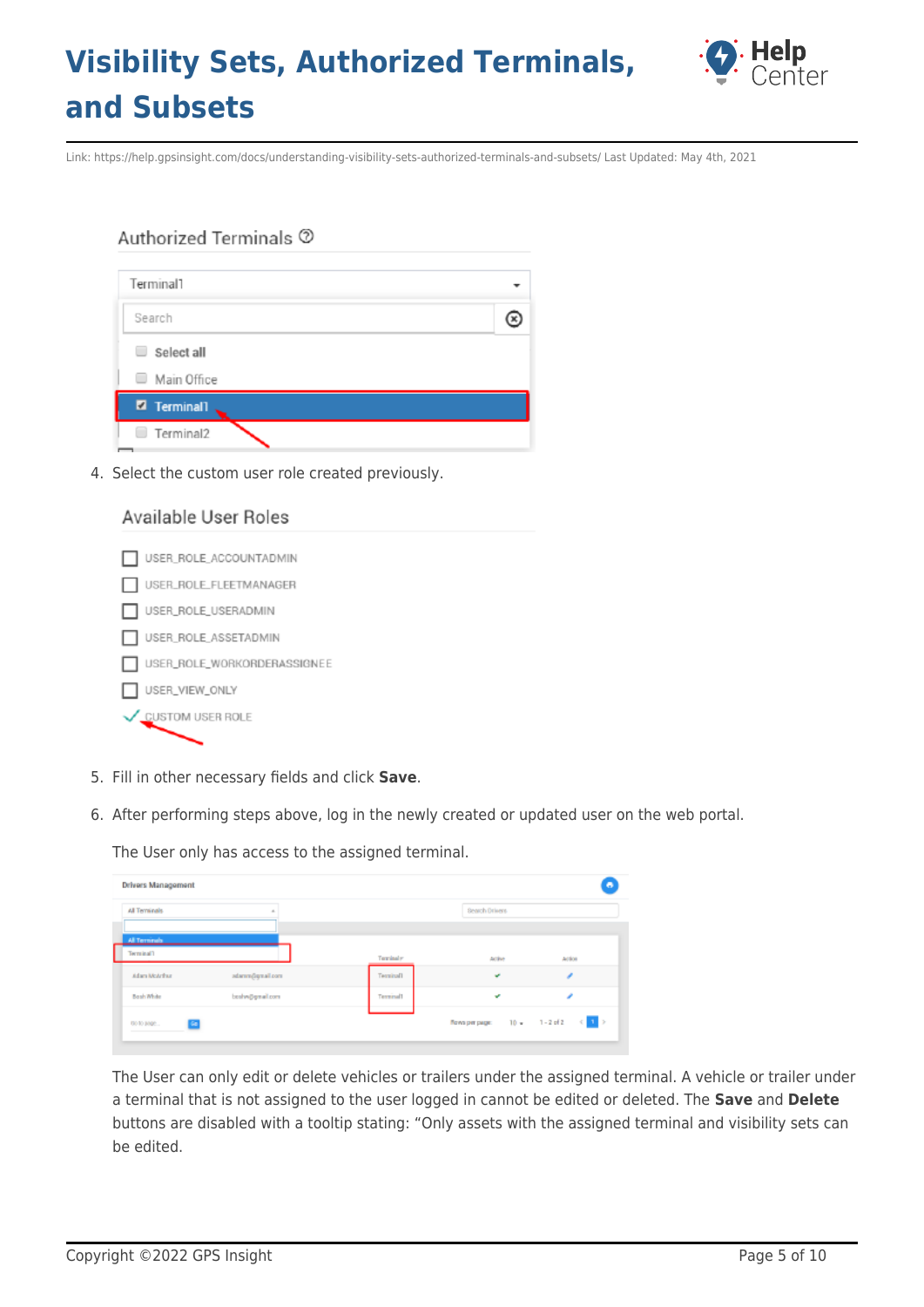

Link: https://help.gpsinsight.com/docs/understanding-visibility-sets-authorized-terminals-and-subsets/ Last Updated: May 4th, 2021

| <b>Edit Equipment</b>                                                           |                                                                                                                                          | $\mathbf x$    |
|---------------------------------------------------------------------------------|------------------------------------------------------------------------------------------------------------------------------------------|----------------|
| Equipment Information<br>Name<br>Vehicle3                                       | ELD Configuration<br>Note: ELD Configuration fields automatically populate after a vehicle<br>manually connects to VBUS Device<br>Device |                |
| Equipment Type<br>Status<br>Active<br>$\blacksquare$ Vehicle $\bigcirc$ Trailer | None<br>Use Ops Odometer @<br>┓                                                                                                          | $\blacksquare$ |
| Regulation Mode<br>ELD - Regulation 395.20                                      | Use Manual Engine Hours @<br>Requires VBUS connection for driving @<br>٠<br>✓                                                            |                |
| VIN<br>1C4HJWEG8CL104571                                                        |                                                                                                                                          |                |
| Odometer Offset<br>0.00                                                         | Mi/Km                                                                                                                                    |                |
| License Plate                                                                   | Only assets with the assigned terminal<br>and visibility sets can be edited.<br><b>DELETE</b><br><b>SAVE</b><br><b>CLOSE</b>             |                |

### **Subsets**

Follow the instructions below to create a subset.

### **How to create a subset:**

- 1. From the Terminals page, click on the Subset  $(\bullet)$  button.
- 2. Click the plus (+) button within the Subsets dialog.

| <b>Subsets</b> |                | $\mathbf{x}$         |
|----------------|----------------|----------------------|
|                |                | ٠                    |
| Terminal       | Subset         | Actions              |
| Main Office    | Default Subset | $\mathcal{S} \times$ |
| Terminal1      | Default Subset | $\sigma$ x           |
| Terrinal2      | Default Subort | $\sigma \propto$     |
|                |                |                      |
|                |                |                      |
|                |                |                      |
|                |                |                      |
|                |                |                      |
|                |                |                      |

The Create Subset dialog displays.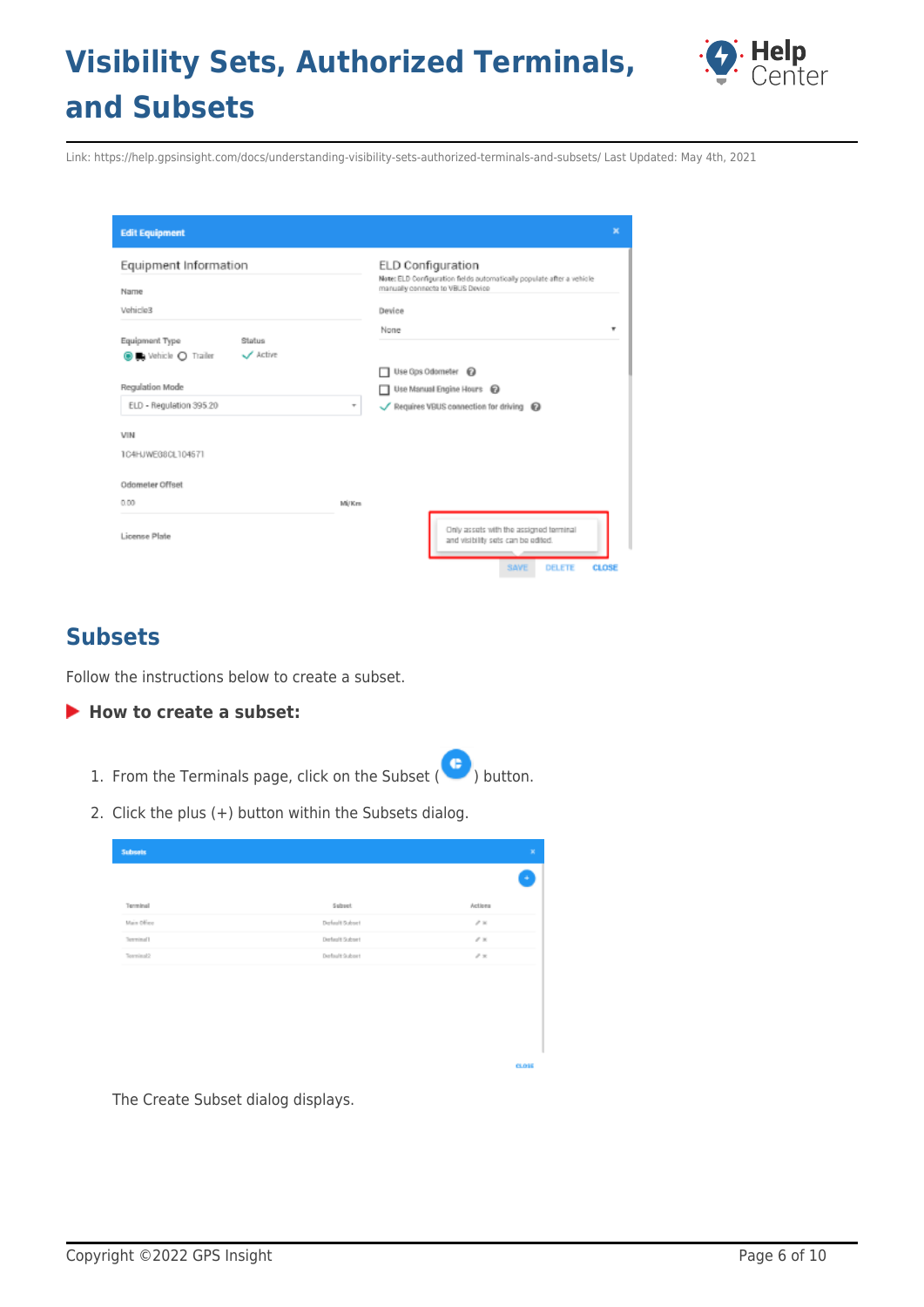

Link: https://help.gpsinsight.com/docs/understanding-visibility-sets-authorized-terminals-and-subsets/ Last Updated: May 4th, 2021

| <b>Create Subset</b>              | ×                   |
|-----------------------------------|---------------------|
| Terminal                          |                     |
| Select Terminal                   | $\scriptstyle\rm w$ |
| Enter name of new subset          |                     |
| Subset Name                       |                     |
| Make this subset the default<br>п |                     |
|                                   |                     |
|                                   |                     |

3. Click on the Terminal dropdown option and select a specific terminal.

ADD CLOSE

| <b>Create Subset</b> |            | ×            |
|----------------------|------------|--------------|
| Terminal             |            |              |
| Terminal1            |            | ÷            |
|                      |            |              |
| Select Terminal      |            |              |
| Main Office          |            |              |
| <b>Terminal1</b>     |            |              |
| Terminal2            |            |              |
|                      | <b>ADD</b> | <b>CLOSI</b> |

4. Enter a name for the new subset.

| <b>Create Subset</b>                |            | ×            |
|-------------------------------------|------------|--------------|
| Terminal                            |            |              |
| Terminal1                           |            | ÷            |
| Enter name of new subset            |            |              |
| Subset1                             |            |              |
| Make this subset the default<br>. . |            |              |
|                                     |            |              |
|                                     | <b>ADD</b> | <b>CLOSE</b> |

5. Check or leave as unchecked the "Make this subset the default" checkbox option.

**Note.** Enabling this checkbox option will set the subset as the default selected subset when creating a new driver.

6. Click **Add**.

Once the subset is successfully created it will be displayed within the Subsets dialog.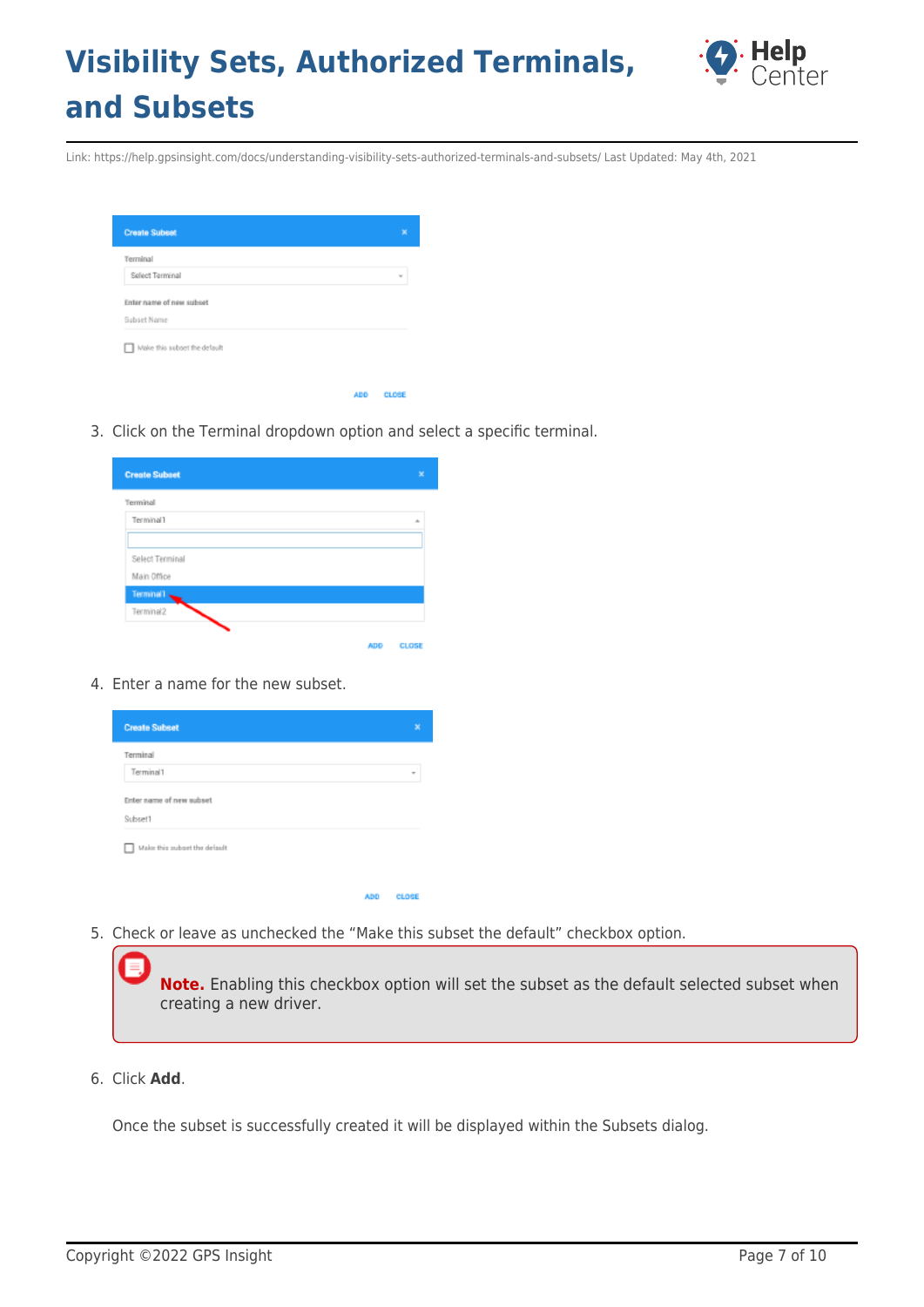

Link: https://help.gpsinsight.com/docs/understanding-visibility-sets-authorized-terminals-and-subsets/ Last Updated: May 4th, 2021

| ٠<br>Terminal<br>Subset<br>Actions<br>Main Office<br>Default Subset<br>$\mathcal{S} \times$<br>Terminalli<br>Default Suboot<br>$\mathcal{S}$ H<br>pelault subset<br>$\mathcal{S} \times$<br>Terminal2<br>z.<br>Terminalli<br>Subsett | <b>Subsets</b> | <b><i>GREADER CHEFT</i></b><br>× |
|--------------------------------------------------------------------------------------------------------------------------------------------------------------------------------------------------------------------------------------|----------------|----------------------------------|
|                                                                                                                                                                                                                                      |                |                                  |
|                                                                                                                                                                                                                                      |                |                                  |
|                                                                                                                                                                                                                                      |                |                                  |
|                                                                                                                                                                                                                                      |                |                                  |
|                                                                                                                                                                                                                                      |                |                                  |
|                                                                                                                                                                                                                                      |                |                                  |
|                                                                                                                                                                                                                                      |                |                                  |
|                                                                                                                                                                                                                                      |                |                                  |
|                                                                                                                                                                                                                                      |                |                                  |
|                                                                                                                                                                                                                                      |                | CLOSE                            |

7. Navigate to the Driver Management page and edit a driver by clicking on the pencil button.

| All Terminals           | $\overline{\phantom{a}}$ |             | Search Drivers |            |
|-------------------------|--------------------------|-------------|----------------|------------|
| <b>Name +</b>           | <b>Ernald IP</b>         | Terminal IP | autive         | Action     |
| <b>Adam McArthur</b>    | adamn@gmail.com          | Territoil   | ی              |            |
| Bosh White              | boshw@gmail.com          | Terning[1]  | ٠              | Edit Dever |
| Cris Brown Sr.          | crisb@grad.com           | Terminal2   | w              |            |
| <b>Bave Collins Jr.</b> | davec@grapil.com         | Teminal2    | v              |            |
| Ethan Dornez            | ethanggigmail.com        | Main office | w              |            |
| Ferrardo Poe            | fenersteg@gmail.com      | Main Office | v              |            |

8. Scroll down to Subset drop-down option.

**Note.** The subset list is dependent on the selected terminal.

- 9. Select which subset the driver will be grouped to in a Subset.
- 10. Click **Save**.

#### ▶ How to view drivers under a subset:

1. From the Drivers page, click the Terminal filter to filter by a specific terminal.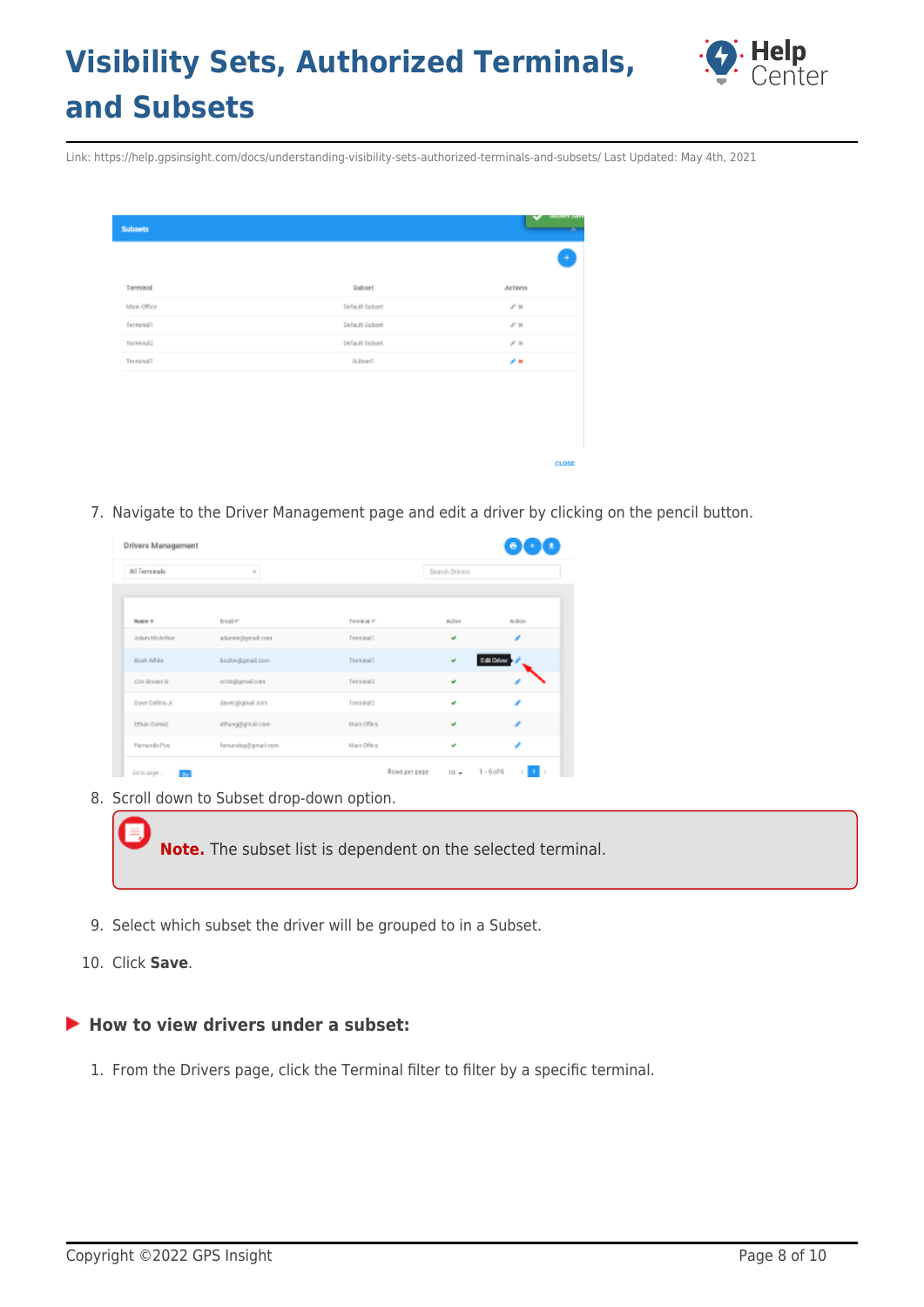

Link: https://help.gpsinsight.com/docs/understanding-visibility-sets-authorized-terminals-and-subsets/ Last Updated: May 4th, 2021

2. Filter by a specific subset.

The driver table will then be updated to only show the specific results which fall under the applied filter.

| All Drivers              |    |           | $\alpha$  | Terminal1               |                                                               | $\mathcal{R}$              | Subset1          |                              | $\alpha$        | <b>Active</b>                                   |                  |                                                  |
|--------------------------|----|-----------|-----------|-------------------------|---------------------------------------------------------------|----------------------------|------------------|------------------------------|-----------------|-------------------------------------------------|------------------|--------------------------------------------------|
|                          |    |           |           |                         |                                                               |                            | GFFDUTY <b>E</b> | SLEEPER ET DOWNG O CHOUTY ET |                 |                                                 | <b>NATTING D</b> |                                                  |
| Show/Hide Columns        |    |           |           |                         |                                                               |                            |                  |                              |                 |                                                 |                  |                                                  |
| <b>Driver</b><br>Name of |    | Vehicle m | Status in | Last<br>Contact +       | Last<br>Position                                              | <b>Usa</b><br><b>Great</b> | Drive<br>Letter  | 55.77<br>Lefter              | Cycle<br>Letter | Gold Time<br>At im-                             | Time<br>Gained m | Time <b>Onined</b><br><b>xt</b><br>StartOfBoy #1 |
| Bosh<br>white:           | æ. | Vehicle4  | OffDaty   | 06/18/2019<br>01:48 PM  | 16mi<br>TH <sub>5</sub> W<br><b>Blarre</b><br>Springs,<br>OR. | DT:50                      | 11:00            | 12:59                        | 69:50           | Shift Recet<br>$\sim$<br>06/18/2019<br>11:45 PM | 11:00            | 11:00                                            |
| Adam<br>McArthur         | 65 | vahicles  | offpaty   | 06/19/2019<br>D9:34 ANJ | NoData                                                        | 08.00                      | 11:00            | 14.00                        | 70,00           | No Ac                                           | 11.00            | 11.00                                            |

3. Navigate to the Violations page and click on Terminal filter to filter by a specific terminal.



4. Filter by a specific subset.

The driver table will then be updated to only show the specific results which fall under the applied filter.